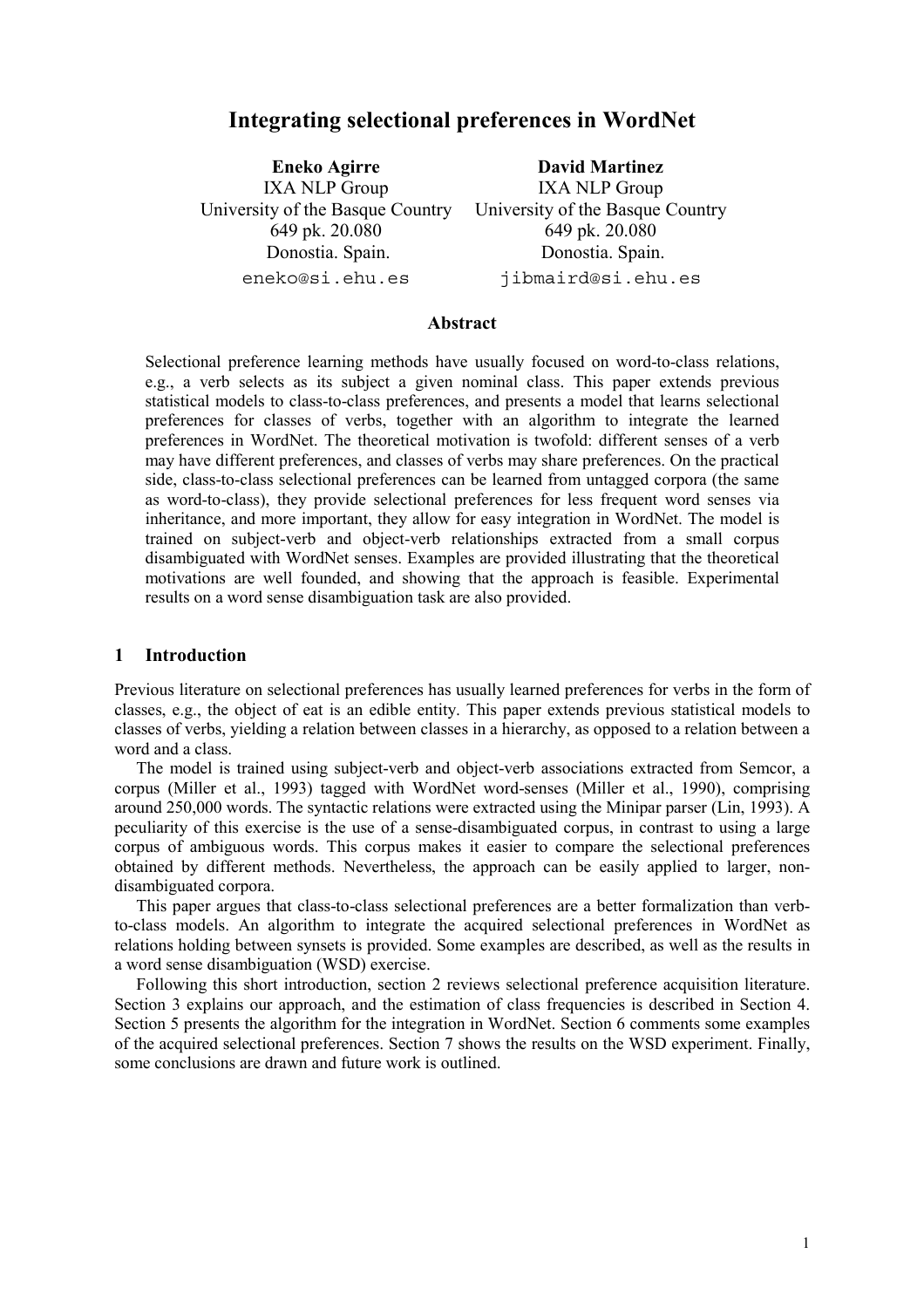# **2 Selectional preference learning**

Selectional preferences try to capture the fact that linguistic elements prefer arguments of a certain semantic class, e.g. a verb like '*eat*' prefers as object edible things, and as subject animate entities, as in, (1) "*She was eating an apple*". Selectional preferences get more complex than it might seem: (2) "*The acid ate the metal*", (3) "*This car eats a lot of gas*", (4) "*We ate our savings*", etc.

Corpus-based approaches for selectional preference learning extract a number of (e.g. verb/subject) relations from large corpora and use an algorithm to generalize from the set of nouns for each verb separately. Usually, nouns are generalized using classes (concepts) from a lexical knowledge base (e.g. WordNet).

Resnik (1992, 1997) defines an information-theoretic measure of the association between a verb and nominal WordNet classes: selectional association. He uses verb-argument pairs from the Brown corpus. Evaluation is performed applying intuition and WSD. Our measure follows in part from his formalization.

Abe and Li (1996) follow a similar approach, but they employ a different information-theoretic measure (the minimum description length principle) to select the set of concepts in a hierarchy that generalize best the selectional preferences for a verb. The argument pairs are extracted from the WSJ corpus, and evaluation is performed using intuition and PP-attachment resolution.

Stetina et al. (1998) extract word-arg-word triples for all possible combinations, and use a measure of "relational probability" based on frequency and similarity. They provide an algorithm to disambiguate all words in a sentence. It is directly applied to WSD with good results.

### **3 A new approach that allows integration in WordNet**

First, we will introduce the terminology used in the paper. We use concept and class indistinguishably, and they refer to the so-called *synsets* in WordNet. Concepts in WordNet are represented as sets of synonyms, e.g. *<food, nutrient>*. A word sense in WordNet is a word-concept pairing, e.g. given the concepts *a=<chicken, poulet, volaille>* and *b=<wimp, chicken, crybaby>* we can say that chicken has two word senses, the pair *chicken-a* and the pair *chicken-b*. In fact the former is sense 1 of chicken ( $\leq chicken$ ), and the later is sense 3 of chicken ( $\leq chicken$ ). For the sake of simplicity, we also say that *<chicken, poulet, volaille>* is a word sense of chicken. When a concept is taken as a class, it represents the set of concepts that are subsumed by this concept in the hierarchy.

Traditionally selectional preferences have been acquired for verbs and they do not take into account that different senses of the verbs have different preferences. Therefore, they are usually difficult to integrate in existing lexical resources as WordNet. We have extended Resnik's selectional preferences model from word-to-class (e.g. verb – nominal concepts) to class-to-class (e.g. verbal concepts – nominal concepts). The model explored in this paper emerges as a result of the following observations:

- Distinguishing verb senses can be useful. The examples for *eat* above are taken from WordNet, and each corresponds to a different word sense: example (1) is from the "*take in solid food*" sense of *eat,* (2) from the "cause to *rust"* sense, and examples (3) and (4) from the *"use up"*  sense.
- If the word senses of a set of verbs are similar (e.g. word senses of ingestion verbs like *eat, devour, ingest,* etc.) they can have related selectional preferences, and we can generalize and say that a class of verbs shares the same selectional preference.

Our formalization distinguishes among verb senses; that is, we treat each verb sense as a different unit that has a particular selectional preference. From the selectional preferences of single verb senses, we also infer selectional preferences for classes of verbs. For that, we use the relation between word senses and classes in WordNet.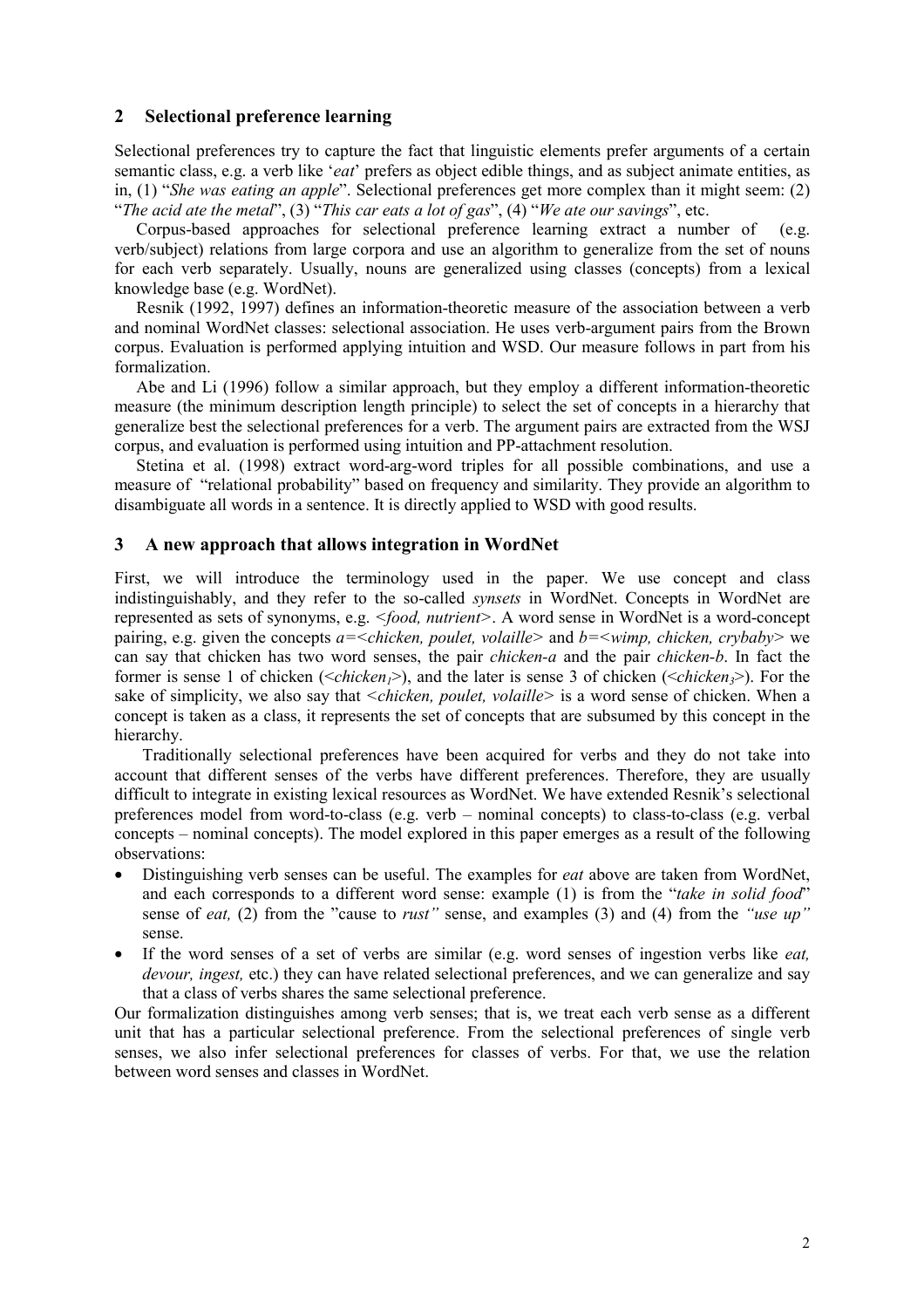# **3.1 Formalization**

As mentioned in the previous sections we are interested in modelling the probability of a nominal concept given that it is the subject/object of a particular verb (1) or verbal concept<sup>1</sup> (2):

$$
P(cn_i | rely) \t\t (1) \t\t P(cn_i | rely) \t\t (2)
$$

We will now explain the three models we have tested: word-to-class, word sense-to-class (from now on referred as sense-to-class), and class-to-class. For example, we will describe the probability of the nominal concept *<chicken1>* occurring as object of the verb *eat*. Examples of each of the models are provided in section 6 (cf. Table 3).

### **3.1.1 Word-to-class model: P(cn<sub>i</sub> | rel v)**

The probability of *eat*  $\langle$ *chicken<sub>1</sub>* $\rangle$  depends on the probabilities of the concepts subsumed by and subsuming  $\langle$ *chicken<sub>1</sub>* $\rangle$  being objects of eat. For instance, if *chicken<sub>1</sub>* never appears as an object of eat, but other word senses under  $\leq$ *food, nutrient*> do, the probability of the concept  $\leq$ *chicken*<sub>1</sub>> (first sense of chicken) will not be 0.

Formula (3) shows that for all concepts subsuming  $cn_i$  the probability of  $cn_i$  given the more general concept times the probability of the more general concept being a subject/object of the verb is added. The first probability is estimated dividing the class frequencies of  $cn<sub>i</sub>$  with the class frequencies of the more general concept. The second probability is estimated dividing the frequency of the general concept occurring as object of *eat* with the number of occurrences of *eat* with an object.

# **3.1.2 Sense-to-class model: P(cn<sub>i</sub> | rel v<sub>i</sub>)**

Using a sense-tagged corpus, such as Semcor, we can compute the probability of the different senses of *eat* having as object the class <*chicken<sub>1</sub>*>. For each sense, we use the probability formula (3) as defined in 3.1.1. In this case we have different selectional preferences for each sense of the verb:  $P(cn_i | rel v_i)$ .

### **3.1.3 Class-to-class model: P(cn<sub>i</sub> | rel cv<sub>i</sub>)**

We compute the probability of the verb classes associated to the senses of *eat* having as object <*chicken1*>, using the probabilities of all concepts above <*chicken1>* being objects of all concepts above the possible senses of *eat*. For instance, if *devour* never appeared on the training corpus, the model could infer its selectional preference from that of its superclass <*ingest, take in>*.

Formula (4) shows how to calculate the probability. For each possible verb concept  $(cv)$  and noun concept  $(cn)$  subsuming the target concepts  $(cn_i, cv_i)$ , the probability of the target concept given the subsuming concept (this is done twice, once for the verb, once for the noun) times the probability the nominal concept being subject/object of the verbal concept is added.

# **3.2 Benefits of the approach**

The main benefits of our approach are the following:

- Class-to-class preferences can be trained using untagged corpora.
- In the case of sparse data the model can provide selectional preferences for word senses of verbs that do not occur in the corpus.
- Class-to-class selectional preferences can be easily integrated in WordNet.
- Distinguishes verb senses.

l

• Generalizes selectional preferences for classes of verbs.

<sup>&</sup>lt;sup>1</sup> Notation: *v* stands for a verb, *cn* (*cv*) stand for nominal (verbal) concept,  $cn_i$  ( $cv_i$ ) stands for the concept linked to the *i*-th sense of the given noun (verb), *rel* could be any grammatical relation (in our case object or subject), ⊆ stands for the subsumption relation, *fr* stands for frequency and  $\hat{f}$  for the estimation of the frequencies of classes.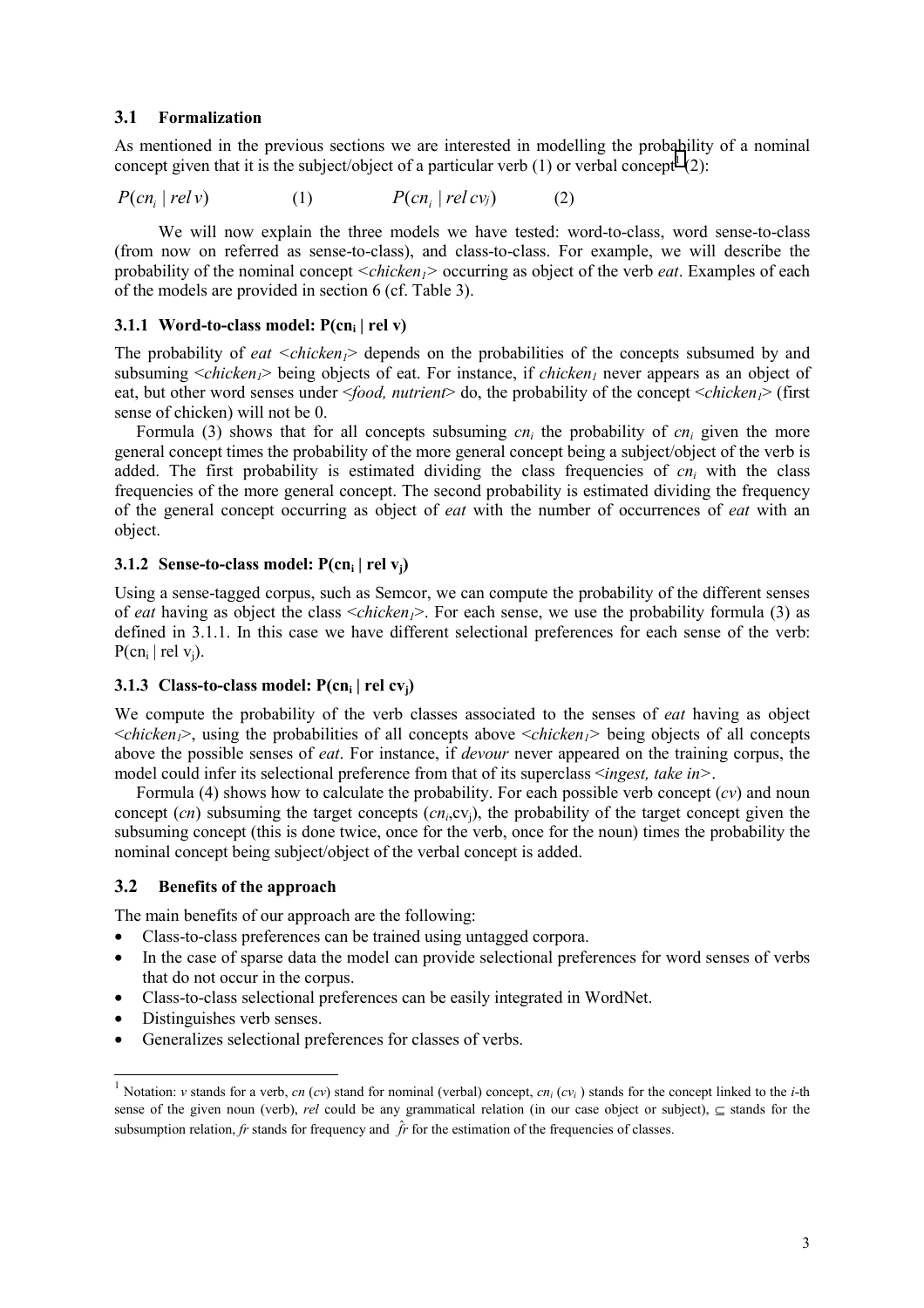$$
P(cn_i | rely) = \sum_{cn \supseteq cn_i} P(cn_i | cn) \times P(cn | rely) = \sum_{cn \supseteq cn_i} \frac{\hat{fr}(cn_i, cn)}{\hat{fr}(cn)} \times \frac{\hat{fr}(cn relv)}{\hat{fr}(relv)} \tag{3}
$$

$$
P(cn_i | relcv_j) = \sum_{cn \geq cn_i} \sum_{cv \geq cv_j} P(cn_i | cn) \times P(cv_j | cv) \times P(cn | relcv)
$$
  
= 
$$
\sum \sum \frac{\hat{fr}(cn_i, cn)}{\hat{fr}(cn_i)} \times \frac{\hat{fr}(cv_j, cv)}{\hat{fr}(cv_j)} \times \frac{\hat{fr}(cn relcv)}{\hat{fr}(rel(v))}
$$
 (4)

$$
-\sum_{cn \geq cn_i} \sum_{cv \geq cv_j} \hat{fr}(cn) \qquad \hat{fr}(cv) \qquad fr(relev)
$$
  

$$
\hat{fr}(cn) = \sum_{cn_i \leq cn} \frac{1}{classes(cn_i)} \times fr(cn_i)
$$
 (5)

$$
\hat{f}r(cn_i, cn) = \begin{cases}\n\sum_{cn_j \subseteq cn_i} \frac{1}{classes(cn_j)} \times fr(cn_j) & \text{if } cn_i \subseteq cn \\
0 & \text{otherwise}\n\end{cases}
$$
\n(6)

$$
\hat{f}r(cnrelv) = \sum_{cn_i \subseteq cn} \frac{1}{classes(cn_i)} \times fr(cn_i relv)
$$
\n(7)

$$
\hat{f}r(cnrelcv) = \sum_{cn_i \subseteq cn \, cv_i \subseteq cn} \frac{1}{classes(cn_i)} \times \frac{1}{classes(cv_i)} \times fr(cn_i \, relcv_i)
$$
\n<sup>(8)</sup>

We can keep probabilities for all possible (verbal class, nominal class) pairs, but an algorithm for pruning is also provided (cf. Section 5). Table 1 summarizes the benefits of using class-to-class selectional preferences.

|                | Learnable from: |                                 | Apt for integration | Distinguishes verb | Generalizes to classes of |  |
|----------------|-----------------|---------------------------------|---------------------|--------------------|---------------------------|--|
|                |                 | tagged corpora untagged corpora | in WordNet          | senses             | verbs                     |  |
| word to class  | Yes             | Yes                             | No                  | No                 | No                        |  |
| sense to class | Yes             | Nο                              | Yes                 | Yes                | No                        |  |
| class to class | Yes             | Yes                             | Yes                 | Yes                | Yes                       |  |

**Table 1:** Comparison of selectional preference models.

#### **4 Estimation of class frequencies**

Frequencies for classes can be counted directly from the corpus when the class is linked to a word sense that actually appears in the corpus, written as *fr(cni)*. Otherwise they have to be estimated using the direct counts for all subsumed concepts, written as  $\hat{f}$  *f* $(cn_i)$ . Formula (5) shows that all the counts for the subsumed concepts  $(cn_i)$  are added, but divided by the number of classes for which  $c_i$  is a subclass (that is, all ancestors in the hierarchy). This is necessary to guarantee the following:

$$
\sum_{cn \supseteq cn_i} P(cn_i \mid cn) = 1.
$$

Formula (6) shows the estimated frequency of a concept given another concept. In the case of the first concept subsuming the second it is 0, otherwise the frequency is estimated as in (5).

Formula (7) estimates the counts for [nominal-concept relation verb] triples for all possible nominal-concepts, which is based on the counts for the triples that actually occur in the corpus. All the counts for subsumed concepts are added, divided by the number of classes in order to guarantee the following: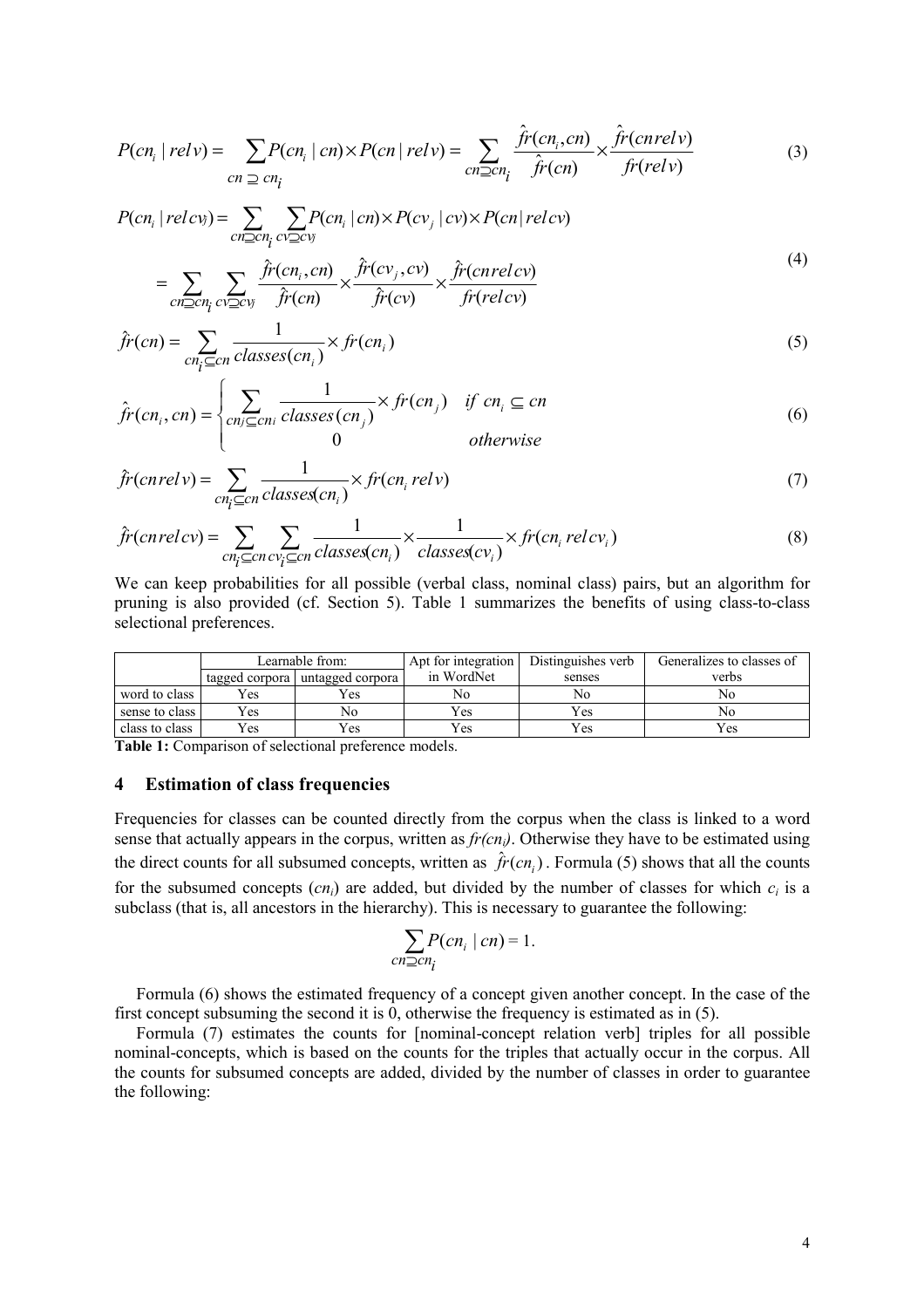$$
\sum_{cn} P(cn \mid rel \, v) = 1
$$

Finally, formula (8) extends formula (7) to [nominal-concept relation verbal-concept] in a similar way.

#### **5 Algorithm for integration in WordNet.**

In principle, we can take all nominal-concept and verbal-concept pairs that have a probability higher than 0 in the class-to-class model, and add a relation for each pair into WordNet. This is the model we have used for the WSD task (cf. section 8), but it adds too many relations. We have devised a pruning algorithm that chooses the highest probability nodes for each subtree combinations, discarding the rest (see Figure 1). The pruning algorithm does not affect the WSD results as it eliminates pairs that would never be selected.

We will explain the pruning step for the nominal hierarchy first. We sort all the nominal classes in the selectional preference according to their probabilities. Starting with the concept with highest probability we prune all the nominal classes whose ancestors or descendants have appeared previously in the list. This way we only take the most informative nominal class from each branch of the hierarchy. We can see an example in Figure 1. There we can observe that the concepts  $\langle \rangle \langle \rangle \langle \rangle$ and  $\leq e$  are pruned because of the appearance of  $\leq a$  higher on the table. Only  $\leq a$  and  $\leq d$  are left.

> For a given relation *rel* For each verb class *cvi* in WordNet Compute  $P(cn_i \mid rel\ cv_i)$  for each nominal class  $cn_i$  in WordNet Optional pruning End For Link all *cn,cv* pairs with *rel* if  $P(cn | rel cv) > 0$



**Figure 1:** Algorithm for pruning and example of pruning for nominal classes.

This algorithm can be extended easily to pairs of nominal and verbal concepts: pairs  $\langle a,b \rangle$  that have a pair  $\langle c,d \rangle$  with higher probability and which either subsume both the nominal  $\langle c \rangle$  and verbal <d> concepts or are subsumed by both nominal <a> and verbal <b> concepts are pruned.

#### **6 Examples**

We will analyze the selectional restrictions acquired for the verb *know* on the object relation. We chose this verb because it has enough occurrences in Semcor (514) and the number of senses is not too high (11). We found 87 occurrences of *know* with an object.

In Table 2 we show the nominal classes associated as object to the verb *know* using the **word-toclass** model. We only include the classes that remain after pruning, as defined in the previous section. For each class its probability is given. We see that selectional preference in the word-to-class model is confusing, and information coming from different senses (see table 3 for the list of word senses) is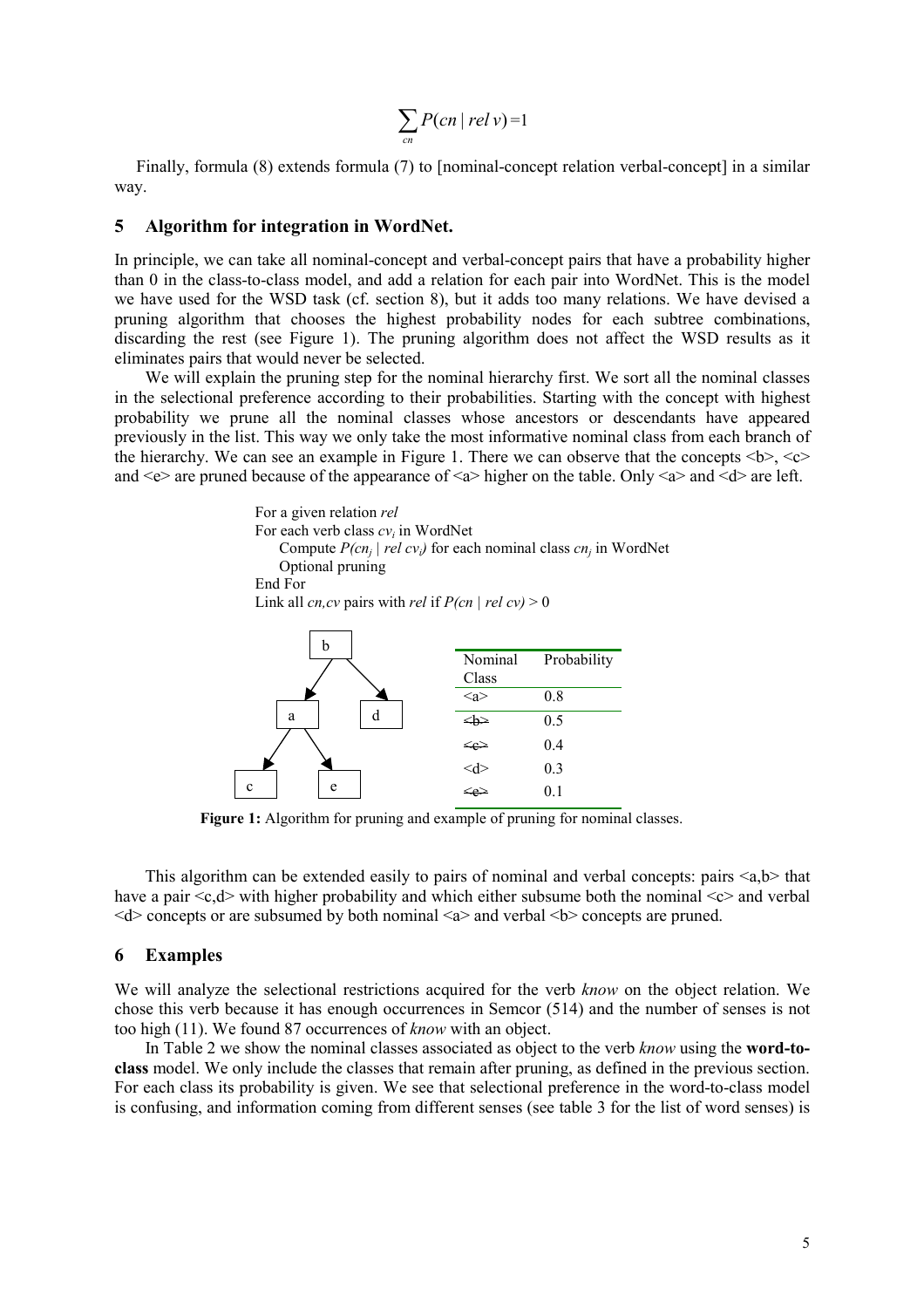mixed up in the resulting table. Besides, the probability values for the different nominal classes are low.

In Table 3 we can see the results using the sense-to-class and class-to-class approaches after pruning. Because of space constraints, only the classes with highest probability for each word sense are shown. For each sense, its description in WordNet and the number of examples for which an object relation has been found in Semcor is given.

Most of the examples of *know* for which there is an object relation correspond to senses 1 and 2. Focusing on the **sense-to-class** model, we see that for sense 1 the highest probability is given to <*communication*>, which seems a good choice. Sense 2 admits a wide variety of objects, and therefore concepts that are high in the hierarchy are preferred as selectional restrictions, as <*entity, something*> or <*abstraction*>. The other senses have fewer occurrences, but anyway the system is able to detect some interesting restrictions, as  $\leq$ *person, individual...*> for the 4<sup>th</sup> sense (which gets a very high probability of 0.33) or  $\leq$ *idea, thought* for the 7<sup>th</sup> sense.

**Class-to-class** selectional restrictions tend to use more top-level concepts and are able to provide useful information for word senses that do not appear in the corpus (e.g.: the <*make love*,...> sense of *know*). There are some differences with the preferences obtained using the sense-to-class approach, but as we will show in the next section, both representations are valid and of similar quality.

We observed that in some cases the ancestors of *know* could be very different and introduce noise, for example the ancestor <*connect, link, tie*> of the <*make love*,...> sense of *know*, but the algorithm is able to assign lower probability to those cases. To illustrate this example, in Figure 2 we show the ancestor hierarchy in WordNet for this sense of *know*, and Table 4 lists the selectional preferences for them. We can see that as the meaning of the verb ancestors gets more general, the noun concepts have lower probability. In this case, the  $\leq$  make love,...> concept assigns high probability to the correct restriction <*person*, *individual*... >, and the < *connect, link, tie* > concept assigns lower probabilities to its objects because the verbs belonging to this class get very different selectional preferences. In this example, the restriction <egg> gets some credit because of the incorrect identification by Minipar of the relation *mate-object-egg* from the sentence "The first worker bees do not mate or lay eggs,...".

| Nominal class                                                      | Probability |
|--------------------------------------------------------------------|-------------|
| $\leq$ person individual someone somebody mortal human soul $\geq$ | 0,0778      |
| $\leq$ abstraction $\geq$                                          | 0,0656      |
| <object object="" physical=""></object>                            | 0,0445      |
| <cognition knowledge=""></cognition>                               | 0,0380      |
| $\leq$ group grouping $\geq$                                       | 0,0330      |
| $<$ state $>$                                                      | 0,0211      |
| $<$ body part $>$                                                  | 0,0202      |
| <act action="" activity="" human=""></act>                         | 0,0190      |
| $\le$ spirit $\ge$                                                 | 0,0116      |
| $<$ feeling $>$                                                    | 0,0073      |
|                                                                    | .           |

 **Table 2:** Word-to-class selectional preferences for the objects of *know*.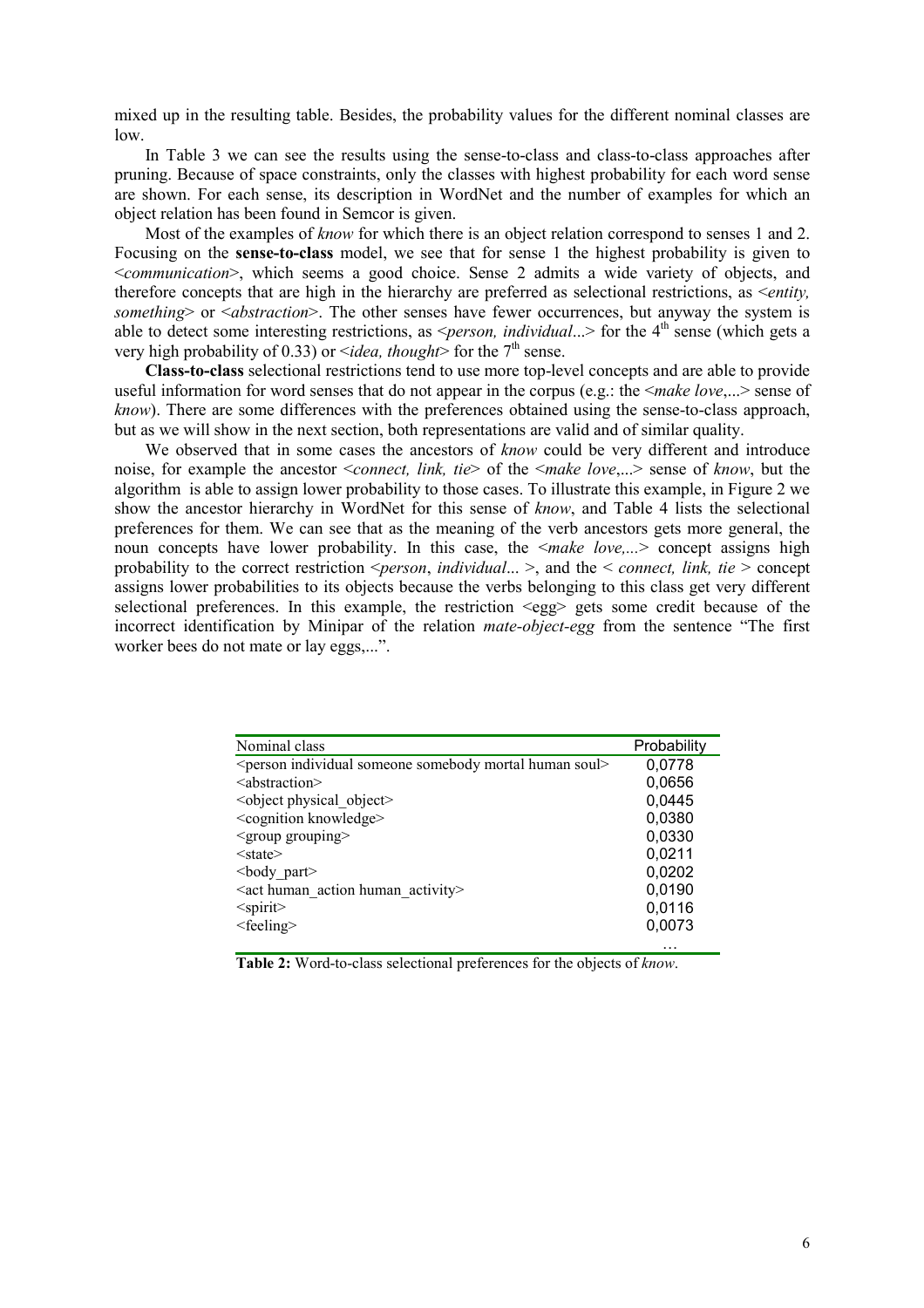| Sense                                 | #              |        | Sense-to-class                                                                                                                         |          | Class-to-class                                                  |  |  |
|---------------------------------------|----------------|--------|----------------------------------------------------------------------------------------------------------------------------------------|----------|-----------------------------------------------------------------|--|--|
|                                       |                |        | <b>Examples Probability Nominal Class</b>                                                                                              |          | <b>Probability Nominal Class</b>                                |  |  |
| sense 1: know, cognize -- (be)        | 39             | 0.1128 | <communication></communication>                                                                                                        | 0,1030   | <abstraction></abstraction>                                     |  |  |
| cognizant or aware of a fact or a     |                | 0,0615 | <measure amount="" quantity="" quantum=""></measure>                                                                                   | 0,0386   | <cognition knowledge=""></cognition>                            |  |  |
| specific piece of information;        |                | 0,0535 | <attribute></attribute>                                                                                                                | 0,0333   | <object object="" physical=""></object>                         |  |  |
| possess knowledge or information      |                | 0,0389 | <object object="" physical=""></object>                                                                                                | 0,0198   | <act action="" activity="" human=""></act>                      |  |  |
| about:                                |                | 0,0307 | <cognition knowledge=""></cognition>                                                                                                   | 0.0183   | <group grouping=""></group>                                     |  |  |
|                                       |                |        |                                                                                                                                        |          |                                                                 |  |  |
| sense 2: know -- (know how to do      | 26             | 0,0894 | <entity something=""></entity>                                                                                                         | 0,0894   | <entity something=""></entity>                                  |  |  |
| or perform something; "She knows      |                | 0,0507 | <cognition knowledge=""></cognition>                                                                                                   | 0,0507   | <cognition knowledge=""></cognition>                            |  |  |
| how to knit"; "Does your husband      |                | 0.0459 | <abstraction></abstraction>                                                                                                            | 0,0459   | <abstraction></abstraction>                                     |  |  |
| know how to cook?")                   |                | 0,0384 | <condition status=""></condition>                                                                                                      | 0,0384   | <condition status=""></condition>                               |  |  |
|                                       |                | 0,0288 | <act human_action="" human_activity=""></act>                                                                                          | 0,0288   | <act human_action="" human_activity=""></act>                   |  |  |
|                                       |                | 0,0172 | <wealth riches=""></wealth>                                                                                                            | 0,0172   | <wealth riches=""></wealth>                                     |  |  |
| sense 3: know -- (be aware of the     | $\overline{c}$ | 0,1509 | <concept conception="" construct=""></concept>                                                                                         | 0,0952   | <abstraction></abstraction>                                     |  |  |
| truth of something; have a belief or  |                | 0,1464 | <time of="" period="" time=""></time>                                                                                                  | 0,0862   | <concept conception="" construct=""></concept>                  |  |  |
| faith in something; regard as true    |                |        |                                                                                                                                        | 0,0676   | <person individual="" someone<="" td=""></person>               |  |  |
| beyond any doubt; "I know that I left |                |        |                                                                                                                                        |          | somebody mortal human soul>                                     |  |  |
| the key on the table"; "Galileo knew  |                |        |                                                                                                                                        | 0,0546   | <doubt dubiety<="" incertitude="" td="" uncertainty=""></doubt> |  |  |
| that the earth moves around the       |                |        |                                                                                                                                        |          | doubtfulness dubiousness>                                       |  |  |
| sum")                                 |                |        |                                                                                                                                        |          |                                                                 |  |  |
| sense 4: know -- (be familiar or      | 12             | 0,3338 | <person individual="" somebody<="" someone="" td=""><td>0,3338</td><td><person individual="" someone<="" td=""></person></td></person> | 0,3338   | <person individual="" someone<="" td=""></person>               |  |  |
| acquainted with a person or an        |                |        | mortal human soul>                                                                                                                     |          | somebody mortal human soul>                                     |  |  |
| object; "She doesn't know this        |                | 0,1417 | <group grouping=""></group>                                                                                                            | 0,1417   | <group grouping=""></group>                                     |  |  |
| composer"; "Do you know my            |                | 0,0286 | <self ego=""></self>                                                                                                                   | 0,0286   | <self ego=""></self>                                            |  |  |
| sister?" "We know this movie")        |                | 0,0198 | <abundance copiousness=""></abundance>                                                                                                 | 0,0198   | <abundance copiousness=""></abundance>                          |  |  |
| sense 5: know, experience, live --    | 5              | 0,1167 | $<$ state $>$                                                                                                                          | 0,1261   | <activity></activity>                                           |  |  |
| (have firsthand knowledge of states,  |                | 0,0766 | <feeling></feeling>                                                                                                                    | 0,1007   | <cognition knowledge=""></cognition>                            |  |  |
| situations, emotions, or sensations;  |                | 0,0621 | <report account=""></report>                                                                                                           | 0,0933   | <state></state>                                                 |  |  |
| "I know the feeling!")                |                | 0,0580 | <privacy privateness="" seclusion=""></privacy>                                                                                        |          |                                                                 |  |  |
| sense 6: acknowledge, recognize,      | $\overline{2}$ | 0,2390 | <causal_agent causal_agency="" cause=""></causal_agent>                                                                                | 0,0776   | <person individual="" someone<="" td=""></person>               |  |  |
| know -- (discern; "His greed knew     |                |        |                                                                                                                                        |          | somebody mortal human soul>                                     |  |  |
| no limits")                           |                | 0,1812 | <people></people>                                                                                                                      | 0,0687   | <physical phenomenon=""></physical>                             |  |  |
|                                       |                |        |                                                                                                                                        |          |                                                                 |  |  |
| sense 7: know -- (have fixed in the   | $\mathbf{1}$   | 0,2883 | <idea thought=""></idea>                                                                                                               | 0,2883   | <idea thought=""></idea>                                        |  |  |
| mind; "I know Latin";                 |                |        |                                                                                                                                        |          |                                                                 |  |  |
| Sense 8: love, make out, make love,   | $\overline{0}$ |        |                                                                                                                                        | 0,6798   | <person individual="" someone<="" td=""></person>               |  |  |
| sleep with, get laid, have sex,       |                |        |                                                                                                                                        |          | somebody mortal human soul>                                     |  |  |
| know, do it,                          |                |        |                                                                                                                                        | 0,1793   | $<$ egg $>$                                                     |  |  |
|                                       |                |        |                                                                                                                                        | 0,1254   | <object physical_object=""></object>                            |  |  |
|                                       |                |        |                                                                                                                                        | 0,0193   | <body_part></body_part>                                         |  |  |
|                                       |                |        |                                                                                                                                        | $\ldots$ |                                                                 |  |  |

**Table 3:** Sense-to-class and class-to-class selectional preferences for the objects of *know*.

| Verb concept                                                                               | Probability | Nominal class                                                                     |
|--------------------------------------------------------------------------------------------|-------------|-----------------------------------------------------------------------------------|
| <love, get="" have="" laid,="" love,="" make="" out,="" sex,="" sleep="" with,=""></love,> | 0.5521      | <person human="" individual="" mortal="" somebody="" someone="" soul=""></person> |
| <copulate, couple="" mate,="" pair,=""></copulate,>                                        | 0.1742      | $<$ egg $>$                                                                       |
| make love                                                                                  | 0.1018      | <person human="" individual="" mortal="" somebody="" someone="" soul=""></person> |
| $\overline{\text{-join, conjoin}}$                                                         | 0.0237      | <person human="" individual="" mortal="" somebody="" someone="" soul=""></person> |
| make contact or come together                                                              | 0.0152      | <object object="" physical=""></object>                                           |
| "The two roads join here"                                                                  | 0.0054      | <br>body part>                                                                    |
|                                                                                            | 0.0048      | $<$ egg $>$                                                                       |
|                                                                                            | 0.0031      | <dirt filth="" grease="" grime="" soil="" stain=""></dirt>                        |
|                                                                                            | 0.0028      | <communication></communication>                                                   |
| $\alpha$ <connect, <math="" link,="" tie="">&gt;</connect,>                                | 0.0031      | <object object="" physical=""></object>                                           |
| connect, fasten, or put together two or more pieces                                        | 0.0019      | <person human="" individual="" mortal="" somebody="" someone="" soul=""></person> |
| "Can you connect the two loudspeakers?"                                                    | 0.0010      | <communication></communication>                                                   |
|                                                                                            | 0.0007      | <br>body_part>                                                                    |
|                                                                                            | 0.0006      | <happening event="" natural="" occurrence=""></happening>                         |
|                                                                                            | 0.0004      | $\leq$ attribute $\geq$                                                           |

**Table 4:** Selectional preferences associated to the ancestor hierarchy for the <make love,…> sense of *know*.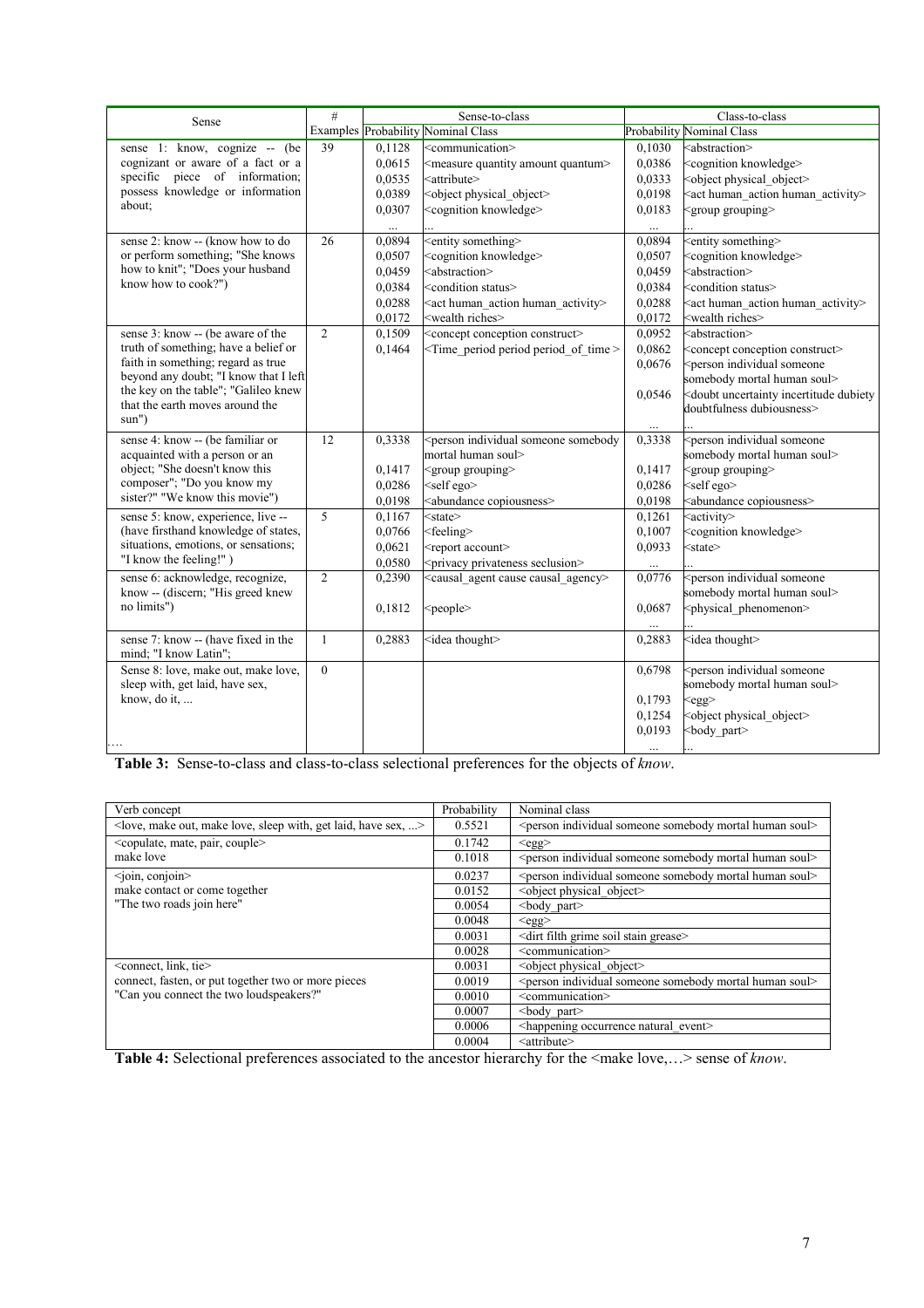<love, make out, make love, sleep with, get laid, have sex, ...>

 $\Rightarrow$  <copulate, mate, pair, couple> -- (make love; "Birds mate in the Spring")

=> <join, conjoin> -- (make contact or come together; "The two roads join here")

=> <connect, link, tie> -- (connect, fasten, or put together two or more pieces; "Can you connect the two loudspeakers?")

**Figure 2:** Ancestor hierarchy for the <*make love,...>* sense of *know*.

#### **8 Training and testing on a WSD exercise**

The acquired preferences were tested on a WSD exercise. The goal is to choose the correct word sense for all nouns occurring as subjects and objects of verbs, but it could be also used to disambiguate the verbs. The method selects the word sense of the noun that is below the strongest nominal class for the verb or verb class. If more of one word sense is below the strongest class, all are selected with equal weight.

More detailed account of the experiments can be found at (Agirre and Martinez 2000; 2001). Two experiments were performed. On the lexical sample, we selected a set of 8 nouns at random and applied 10 fold cross validation to make use of all available examples. On the all-nouns experiment, we selected four files previously used in other works and tested them in turn, using the rest of the files as the training set.

Table 5 shows the data for the set of nouns of the lexical sample. Note that only 19% (15%) of the occurrences of the nouns are objects (subjects) of any verb. Table 6 shows the average results using subject and object relations for the different models. For the lexical sample task, each column shows respectively, the precision, the coverage over the occurrences with the given relation, and the recall. Random and most frequent baselines are also shown. Word-to-class gets slightly better precision than class-to-class, but class-to-class is near complete coverage and thus gets the best recall. All are well above the random baseline, but slightly below the most frequent sense (MFS).

On the all-nouns experiment, we disambiguated the nouns appearing in four files extracted from Semcor. We observed that not many nouns were related to a verb as object or subject (e.g. in the file br-a01 only 40% (16%) of the polysemous nouns were tagged as object (subject)). Table 6 shows the average recall obtained on this task. Class-to-class attains the best recall.

We think that given the small corpus available, the results are good. Note that there is no smoothing or cut-off value involved, and some decisions are taken with very little points of data. Sure enough, both smoothing and cut-off values will permit to improve the precision. On the contrary, literature has shown that the most frequent sense baseline needs less training data.

| Noun                                         | $#$ sens          | $#$ occ                | $#$ occ. as obj    | $#$ occ. as subj |  |
|----------------------------------------------|-------------------|------------------------|--------------------|------------------|--|
| account<br>age<br>church<br>duty             | 10<br>5<br>3<br>3 | 27<br>104<br>128<br>25 | 8<br>10<br>19<br>8 | 3<br>9<br>10     |  |
| head                                         | 30                | 179                    | 58                 | 16               |  |
| interest                                     |                   | 140                    | 31                 | 13               |  |
| member                                       | 5                 | 74                     | 13                 | 11               |  |
| people                                       | 4                 | 282                    | 41                 | 83               |  |
| Overall                                      | 67                | 959                    | 188                | 146              |  |
| <b>Table 5:</b> Data for the selected nouns. |                   |                        |                    |                  |  |

|             | Lexical sample (8 nouns) |      |      |       |      |      | All-nouns (4 files) |       |
|-------------|--------------------------|------|------|-------|------|------|---------------------|-------|
|             | Obj.                     |      |      | Subi. |      |      | Obj.                | Subj. |
|             | Prec.                    | Cov. | Rec. | Prec. | Cov. | Rec. | Rec.                | Rec.  |
| Random      | .192                     | 1.00 | .192 | 192   | L.00 | .192 | .265                | .296  |
| <b>MFS</b>  | .690                     | 1.00 | .690 | .690  | L.00 | .690 | .698                | .790  |
| Word2class  | .669                     | .867 | .580 | .698  | .794 | .554 | .424                | .597  |
| Class2class | .666                     | 973. | .648 | .680  | .986 | .670 | .506                | .692  |

**Table 6**: Average results for the 8 nouns and the 4 files.